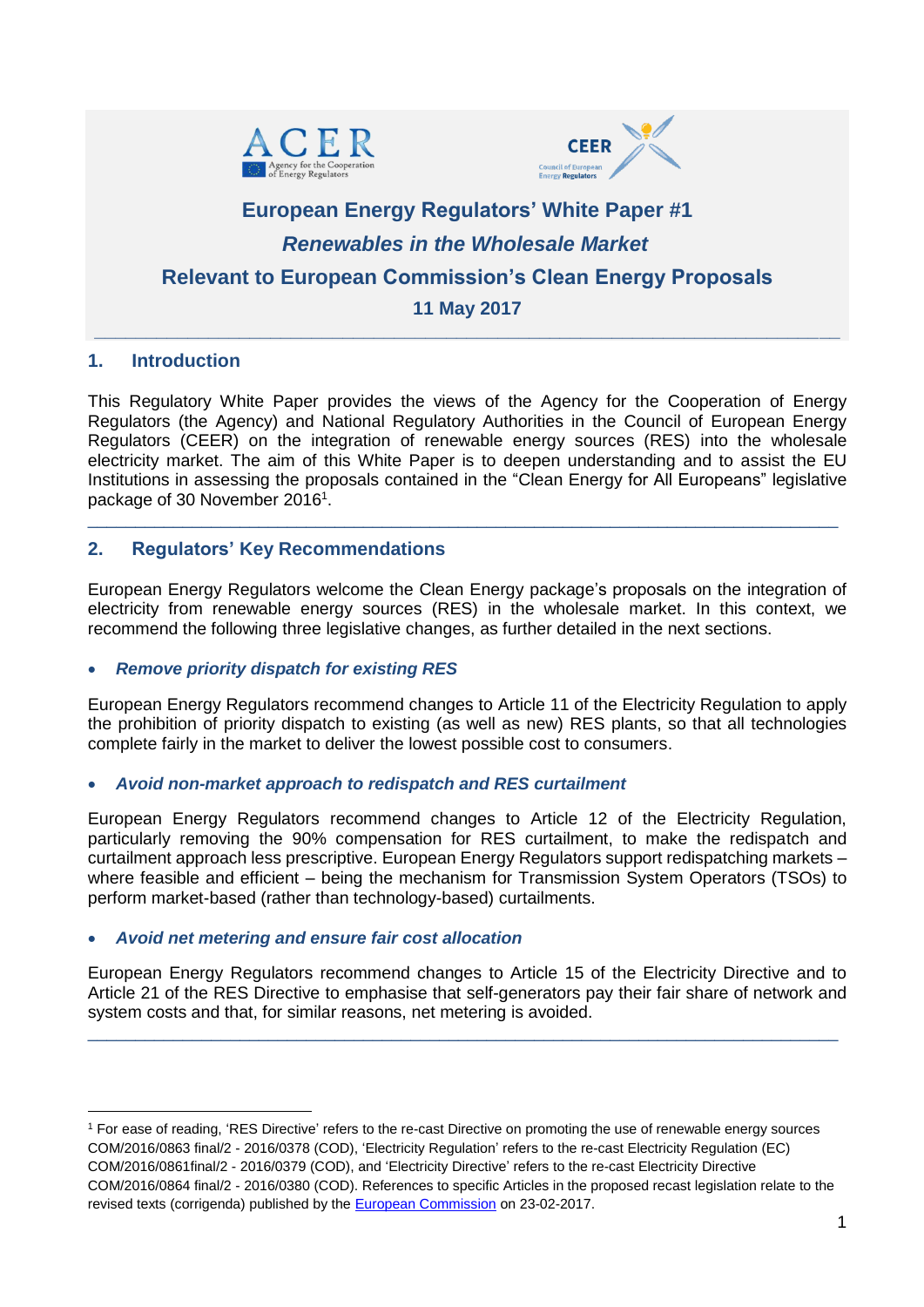

## **3. Remove priority dispatch for existing RES**

European Energy Regulators welcome the proposals in the Clean Energy package to remove priority dispatch<sup>2</sup> (i.e. priority running) of new renewable generators. This is because the cheapest plants to meet customer demand should be run irrespective of the plant type, minimising consumer electricity bills. In addition, we welcome the proposed restriction on network operators using priority dispatch for RES as a reason to reduce network capacity for cross-border electricity flows, again allowing the cheapest generation to meet demand.

\_\_\_\_\_\_\_\_\_\_\_\_\_\_\_\_\_\_\_\_\_\_\_\_\_\_\_\_\_\_\_\_\_\_\_\_\_\_\_\_\_\_\_\_\_\_\_\_\_\_\_\_\_\_\_\_\_\_\_\_\_\_\_\_\_\_\_\_\_\_\_\_\_\_\_\_\_\_\_

European Energy Regulators recommend that the removal of priority dispatch should be extended to include existing (as well as new) RES plants, because:

- Removing priority dispatch treats all plants on an equal basis. Keeping priority dispatch for existing plants could result in the perverse outcome that existing RES generators refrain from updating outdated components, adding to system costs.
- The priority dispatch granted to old generators should not be understood as a right with indefinite duration, but as an interim measure to promote non-mature RES technologies.

Hence, European Energy Regulators recommend the removal of priority dispatch in Article 11 of the Electricity Regulation to be extended to existing RES plants.

**\_\_\_\_\_\_\_\_\_\_\_\_\_\_\_\_\_\_\_\_\_\_\_\_\_\_\_\_\_\_\_\_\_\_\_\_\_\_\_\_\_\_\_\_\_\_\_\_\_\_\_\_\_\_\_\_\_\_\_\_\_\_\_\_\_\_\_\_\_\_\_\_\_\_\_\_\_\_\_\_\_\_\_\_\_\_\_**

#### **4. Avoid non-market approach to redispatch and RES curtailment**

European Energy Regulators welcome the Clean Energy package's proposals to pursue a transparent and non-discriminatory market for redispatching plants based on economic merit-order in which RES competes with other sources. We agree that in such cases market based prices should form the basis of compensation paid to RES plants that are curtailed<sup>3</sup>. European Energy Regulators also support the proposals to help distribution system operators reduce the need for RES curtailment.

However, a market for redispatching plants may not always be feasible<sup>4</sup> (as Article 12 of the Electricity Regulation rightly notes) and market prices for RES curtailment may not always send efficient signals. In this context, European Energy Regulators are especially concerned by the proposed provision setting a floor on the compensation for curtailed RES plants at 90% of the Day-Ahead price, which does not appear to be supported by any economic consideration and thus might be considered arbitrarily set. Hence, European Energy Regulators recommend changes to Article 12 of the Electricity Regulation to remove the 90% compensation floor for RES curtailment.

\_\_\_\_\_\_\_\_\_\_\_\_\_\_\_\_\_\_\_\_\_\_\_\_\_\_\_\_\_\_\_\_\_\_\_\_\_\_\_\_\_\_\_\_\_\_\_\_\_\_\_\_\_\_\_\_\_\_\_\_\_\_\_\_\_\_\_\_\_\_\_\_\_\_\_\_\_\_\_\_\_\_\_\_\_\_\_

## **5. Avoid net metering and ensure fair cost allocation**

-

European Energy Regulators support the Clean Energy package's proposals to enable active consumers who are entitled to generate, store, consume and sell self-generated electricity to participate in organised markets.

<sup>&</sup>lt;sup>2</sup> Dispatch rules determine which power generation facilities shall generate power at which time of the day. In principle, this is based on the so-called merit order, which means that those power plants which for a given time period require the lowest payment to generate electricity are called upon to generate electricity. This is determined by the day-ahead and intraday markets.

<sup>3</sup> Article 12 of the recast Electricity Regulation grants extensive protection from curtailment/downward redispatch for RES and CHP in case of congestion on the electricity network. Curtailment (also known as access) rules do not relate to the initial network connection, but to the allocation of capacity in situations where the network is unable to fully accommodate the market result.

<sup>4</sup> Constraints could be localised and there could be a limited number of players with market power – resulting in noncompetitive prices.